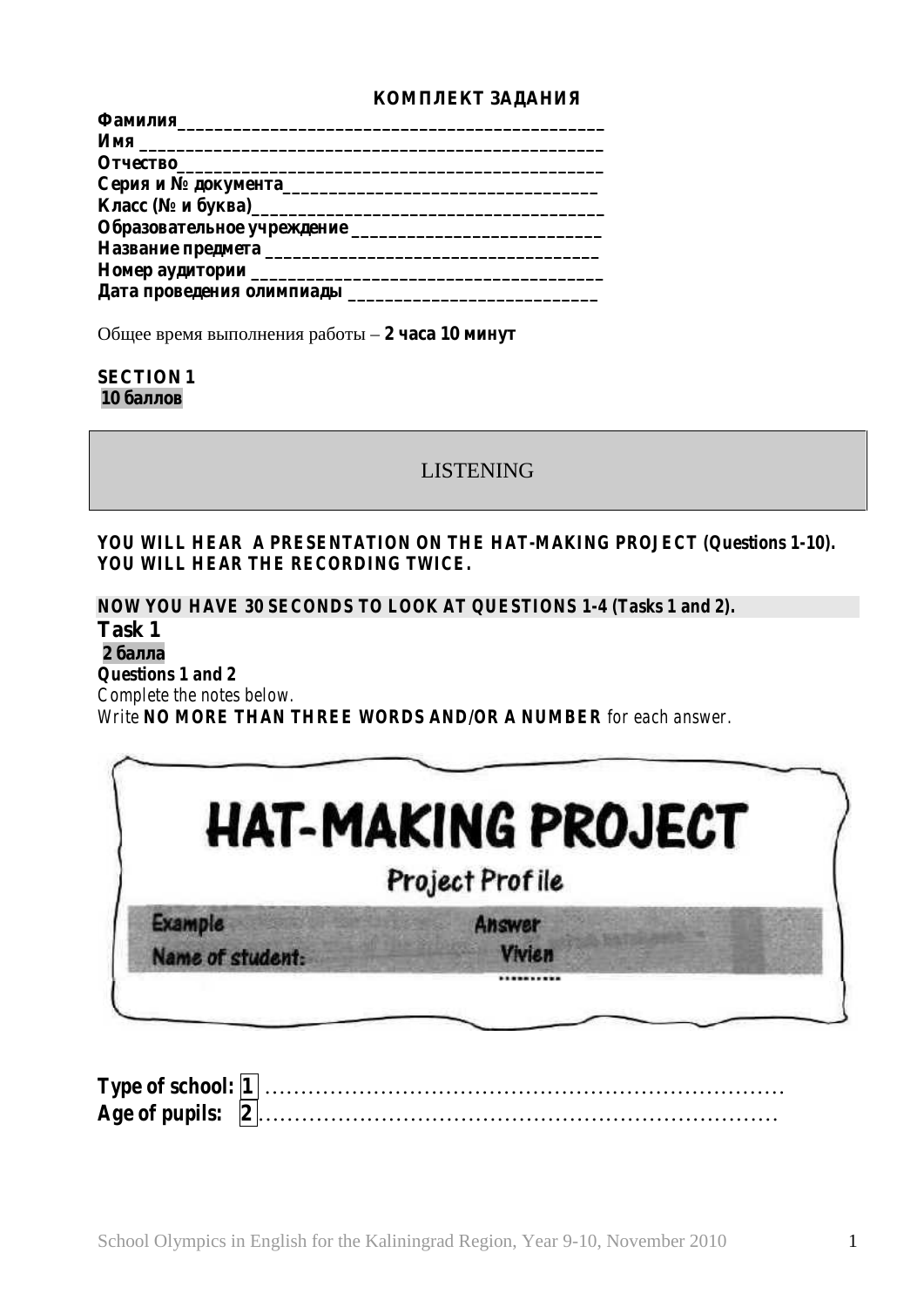**Task 2 2 балла** *Questions 3 and 4 Label the diagrams. Write NO MORE THAN THREE WORDS for each answer.*

# **Introduction to Hat-Making**

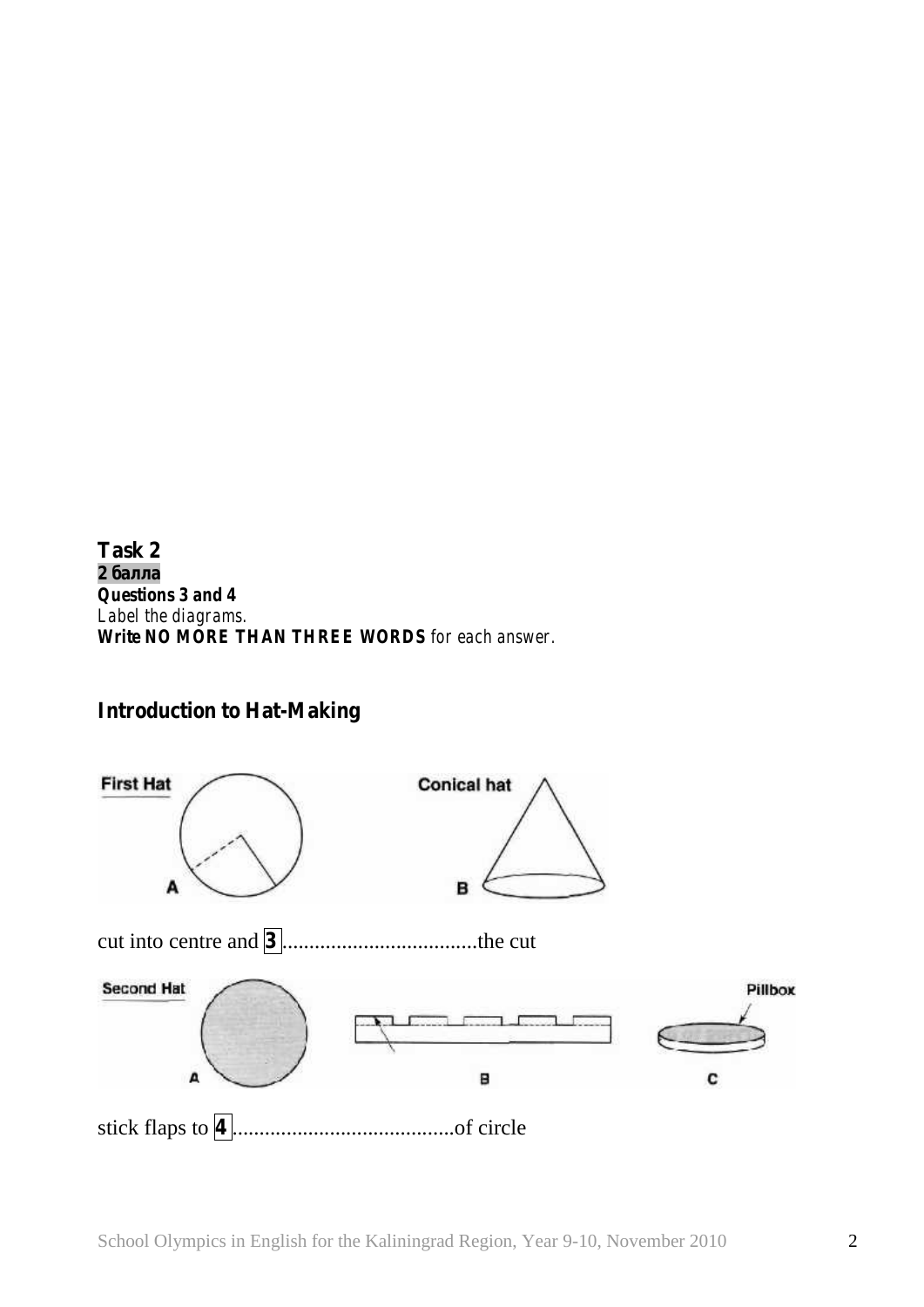*NOW YOU HAVE 30 SECONDS TO LOOK AT QUESTIONS 5-10 (Tasks 3 and 4).*

# **Task 3**

**3 балл** *Questions 5-7*

*Complete the notes below.*

*Write NO MORE THAN THREE WORDS for each answer.*

|                                   | <b>DESIGN PHASE</b>                              |
|-----------------------------------|--------------------------------------------------|
| <b>Stage A</b>                    | Refer to research and design a hat $\frac{1}{5}$ |
| <b>Stage B</b>                    | hat                                              |
| <b>Constraints</b><br>· material: | paper                                            |
| · colours:                        | 7                                                |
| · glue:                           | must not show                                    |

### **Task 4**

#### **3 балл** *Questions 8-10*

*Indicate who made the hats below. Write the appropriate letter a-e next to each name.*

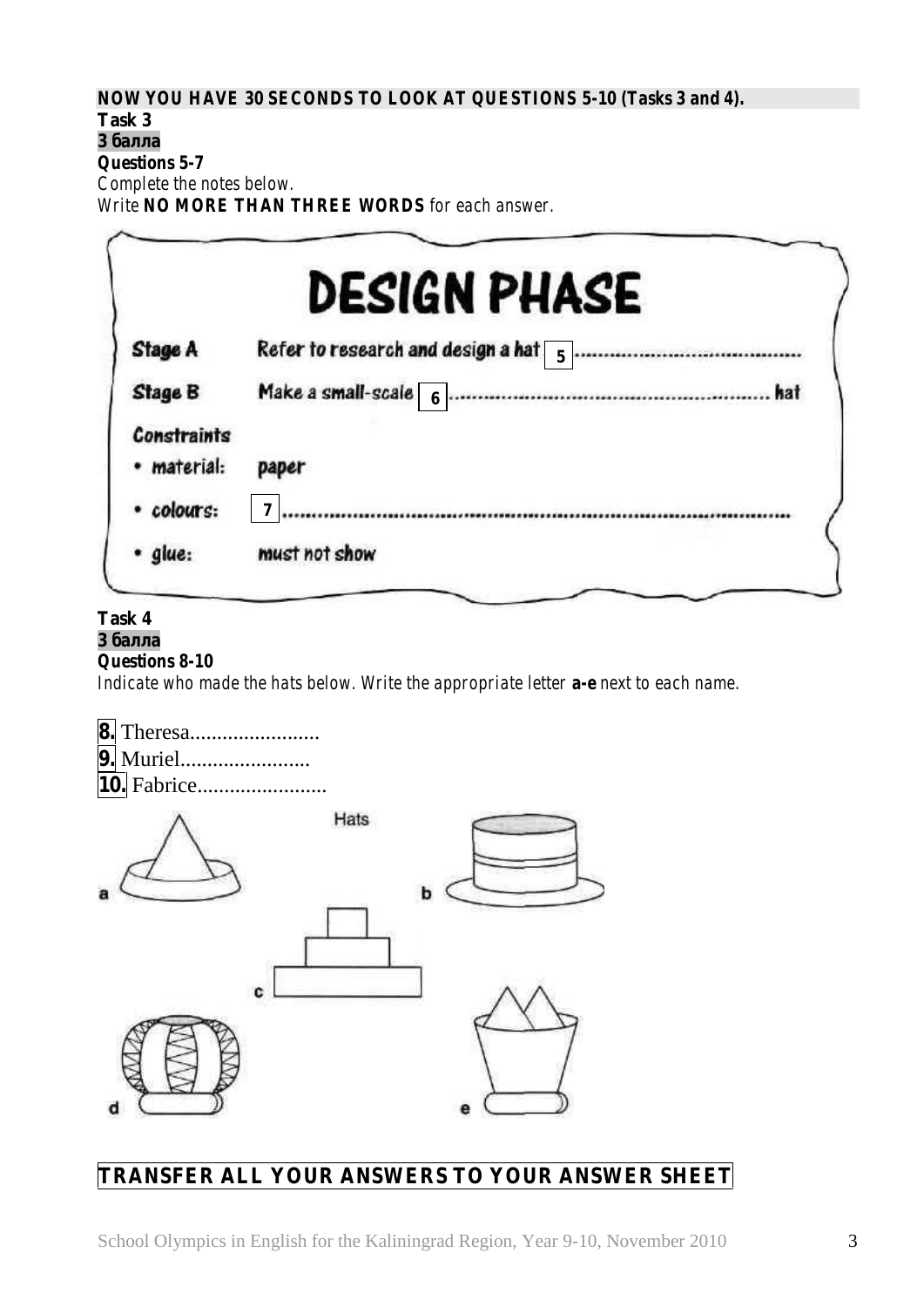### READING

#### **Task 1**

**6 баллов** *Questions 1-6 Look at the following advertisements (see the following page). Which advertisement mentions:*

**1.** up-to-date teaching systems?

**2.** that the institution has been established for a significant time?

**3.** examination classes?

**4.** that arrangements can be made for activities outside class?

**5.** the availability of courses for school students?

**6.** language teaching for special purposes?

*Write the appropriate letters A-E in boxes 1-6 on your answer sheet. You can use letters more than once.*

| A. International Language Centre          |
|-------------------------------------------|
| <b>B.</b> Global Language Learning Centre |
| <b>C.</b> TAFE International              |

**D.** Club Français

**E.** University of Canberra

| <i><b>Questions</b></i> |  |  | NJ |
|-------------------------|--|--|----|
| <b>Letters</b>          |  |  |    |

**Task 2**

**4 балл**

*Questions 7-10 Which TWO advertisements (see the following page) mention* **7, 8** a wide variety of language choices?

**9, 10** evening classes?

*Write the appropriate letters A-E in boxes 7-10 on your answer sheet. You can use letters more than once.*

**A.** International Language Centre **B.** Global Language Learning Centre **C.** TAFE International **D.** Club Français **E.** University of Canberra

| <i><b>Questions</b></i> |  |  |
|-------------------------|--|--|
| <b>Letters</b>          |  |  |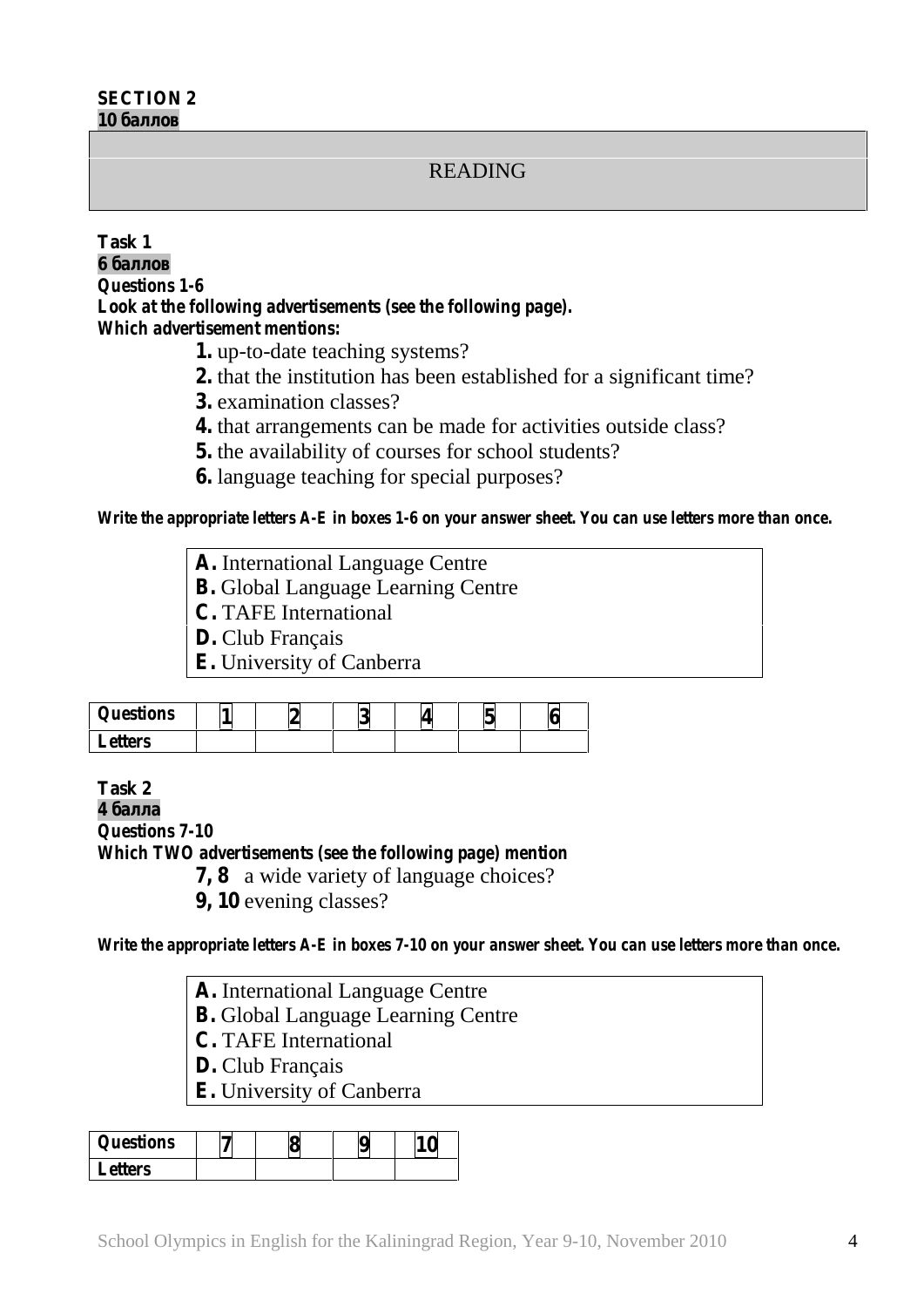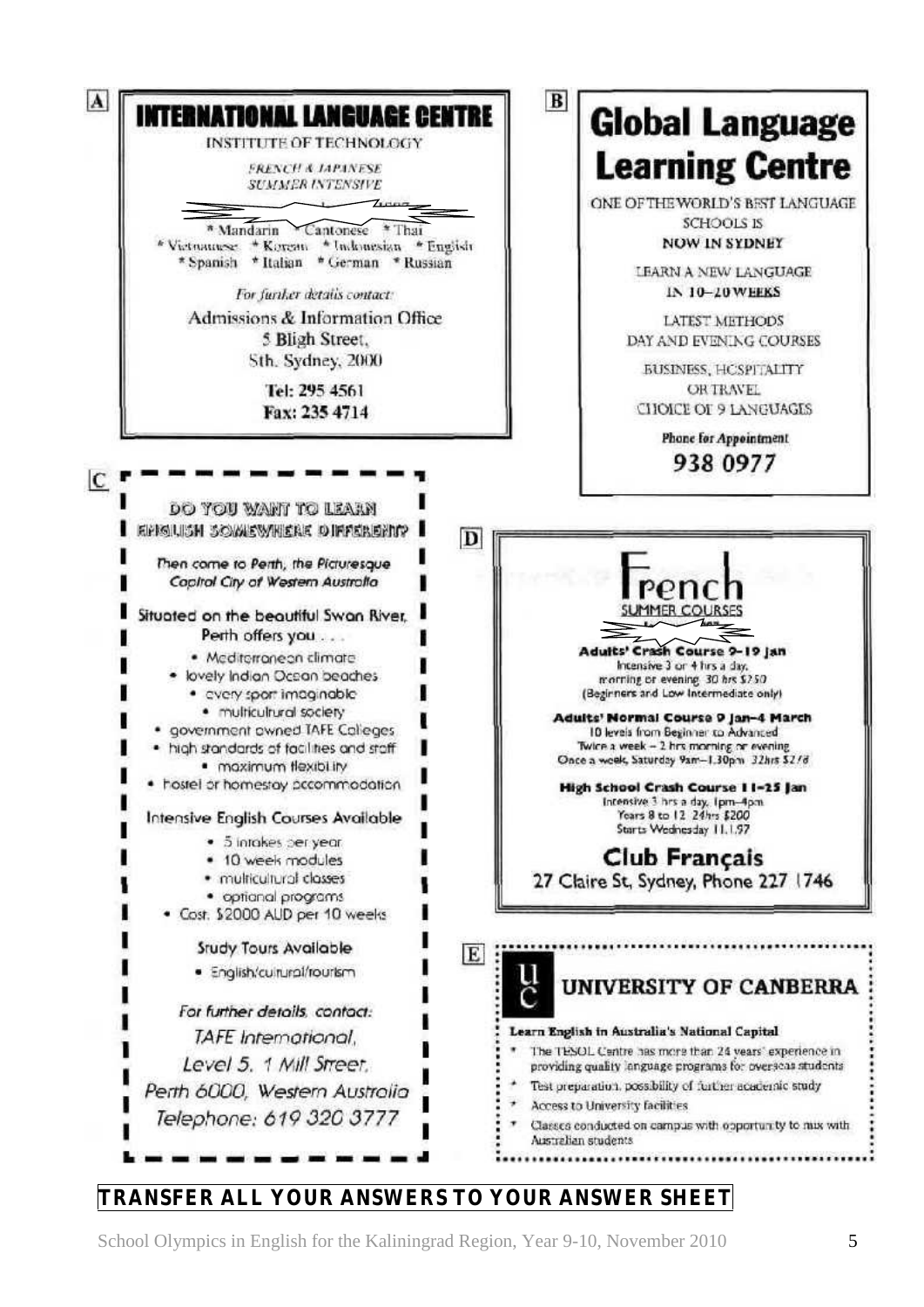### **USE OF ENGLISH**

### **Task 1 6 баллов**

*For questions 1 -6, decide which answer A, B or C fits best each space.* Example: (0) **A** firm **B** product **C software**

### **Business across cultures**

'My name is Daniel Bertolino and I'm a **(0)** *C* developer. In our department, we dress **(1) ……..** . We can't wear shorts or dirty T-shirts so I suppose it's "**(2) ……..** casual". People in Sales have to dress (**3) ……..** . The men wear dark business **(4) ……..** and so do the women. They all look the same. It's like a **(5) ……..** really. At the end of each month we have a **(6)** ........ Friday. It's strange to see everyone without a tie on.'

|   |   | firm         | B            | product      | $\mathbf C$   | software |
|---|---|--------------|--------------|--------------|---------------|----------|
|   | A | casualty     | B            | causally     | $\mathbf C$   | casually |
| 2 |   | smart        | B            | straight     | C             | special  |
| 3 |   | A obligatory | $\mathbf{B}$ | remotely     | $\mathbf C$   | formally |
|   | A | shirts       | B            | suits        | C             | suites   |
| 5 |   | uniform      | B            | portfolio    | C             | logo     |
|   |   | dress-up     | B            | $dress-down$ | $\mathcal{C}$ | dress-in |

| <i>Questions</i> |  | Λ |  |
|------------------|--|---|--|
| <b>Letters</b>   |  |   |  |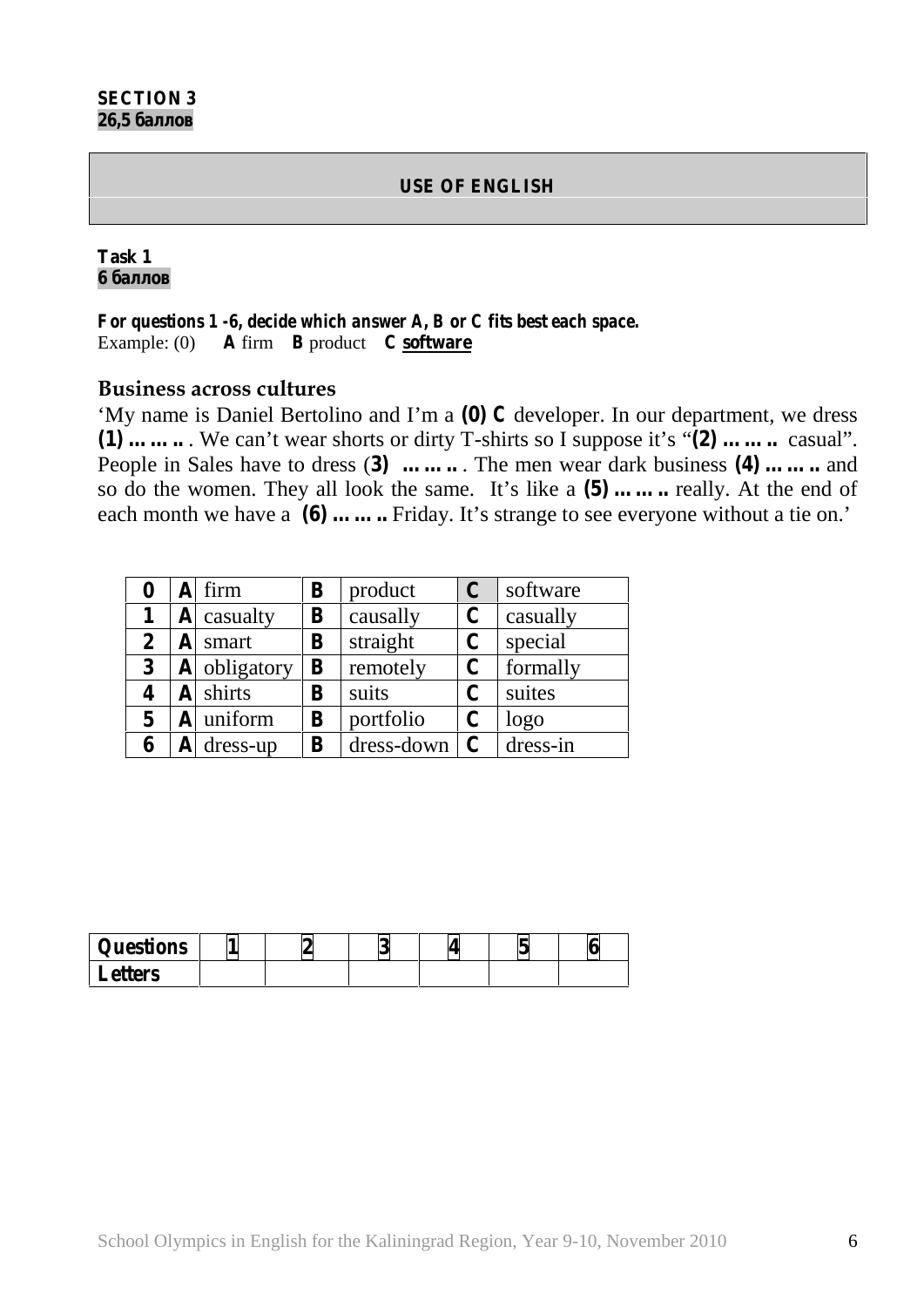### **Task 2 9 баллов**

*For Questions 7-15, read the text and then write the correct form of the word in CAPITALS to complete the gaps.* Example:  $\boxed{0}$  *\_\_scientist\_\_\_* 

### **How does the video work?**

| When I was young, I always dreamed of becoming                         |                  |
|------------------------------------------------------------------------|------------------|
| a famous $(0) \ldots$ . When I was at school I decided to study        | <b>SCIENCE</b>   |
| $(7)$ , and then become a millionaire                                  | <b>ENGINE</b>    |
| by inventing a wonderful new $(8)$ which would                         | <b>PRODUCE</b>   |
| make the world a better place. Unfortunately, I wasn't very good       |                  |
| at technical subjects. Any time I operate any kind of (9) ,            | <b>EQUIP</b>     |
| something terrible happens. Machines which use (10),                   | <b>ELECTRIC</b>  |
| such as computers or televisions, always seem                          |                  |
| to give me a $(11)$ shock. The instruction                             | <b>POWER</b>     |
| booklets are always $(12) \dots$ . They never help me at all. Nowadays | <b>USE</b>       |
| you need to have (13)  knowledge just to turn on the video.            | <b>SPECIAL</b>   |
| To my great $(14)$ it is always a child of six                         | <b>EMBARRASS</b> |
| who helps me out of my $(15)$                                          | <b>DIFFICULT</b> |

| $\frac{7}{8}$ $\frac{8}{9}$ |  |
|-----------------------------|--|
|                             |  |
| 10                          |  |
| 11                          |  |
| 12                          |  |
| 13                          |  |
| 14                          |  |
| $\overline{15}$             |  |

#### **Task 3**  $11,5$

*For Questions 1 – 23, find the corresponding antonyms, so that the meaning is opposite to the given word. Use the crossword below for clues. All the clues form a chain running down and up (follow the arrows for directions):*

| 1. before     | 9. beginning  | <b>16.</b> come |
|---------------|---------------|-----------------|
| 2. wrong      | 10. alive     | $17.$ shut      |
| $3.$ give     | 11. cheap     | <b>18.</b> far  |
| 4. hard       | $12.$ poor    | <b>19.</b> fall |
| <b>5.</b> old | 13. cold      | $20.$ late      |
| 6. small      | 14. thick     | 21. no          |
| $7.1$ ow      | 15. something | 22. winter      |
| 8. hate       |               | 23. unprepared  |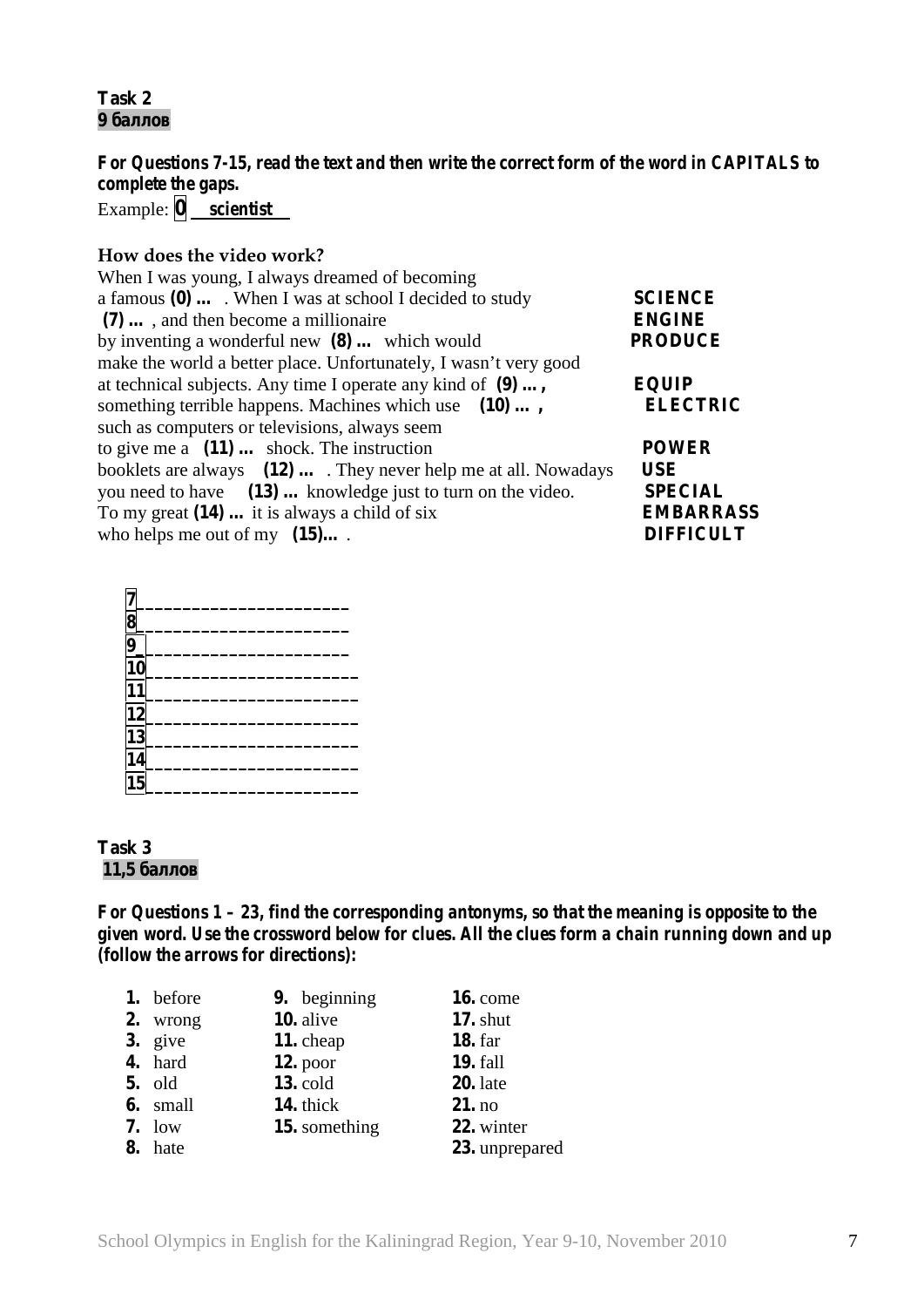| 1 |                | 5 |                | 9  | 14 |    |    |    |    |    |
|---|----------------|---|----------------|----|----|----|----|----|----|----|
|   |                |   |                |    |    |    | 18 | 19 |    | 23 |
|   | $\overline{4}$ |   | 8              | 10 | 13 | 15 |    |    |    |    |
|   |                |   |                |    |    |    |    |    | 22 |    |
| 2 |                | 6 |                |    |    |    | 17 | 20 |    |    |
|   | 3              |   | $\overline{7}$ | 11 | 12 |    | 16 |    | 21 |    |
|   |                |   |                |    |    |    |    |    |    |    |

| ı.  | 12. |
|-----|-----|
| 2.  | 13. |
| 3.  | 14. |
| 4.  | 15. |
| 5.  | 16. |
| 6.  | 17. |
| 7.  | 18. |
| 8.  | 19. |
| 9.  | 20. |
| 10. | 21. |
| 11. | 22. |
|     | 23. |

 $\ddot{\phantom{a}}$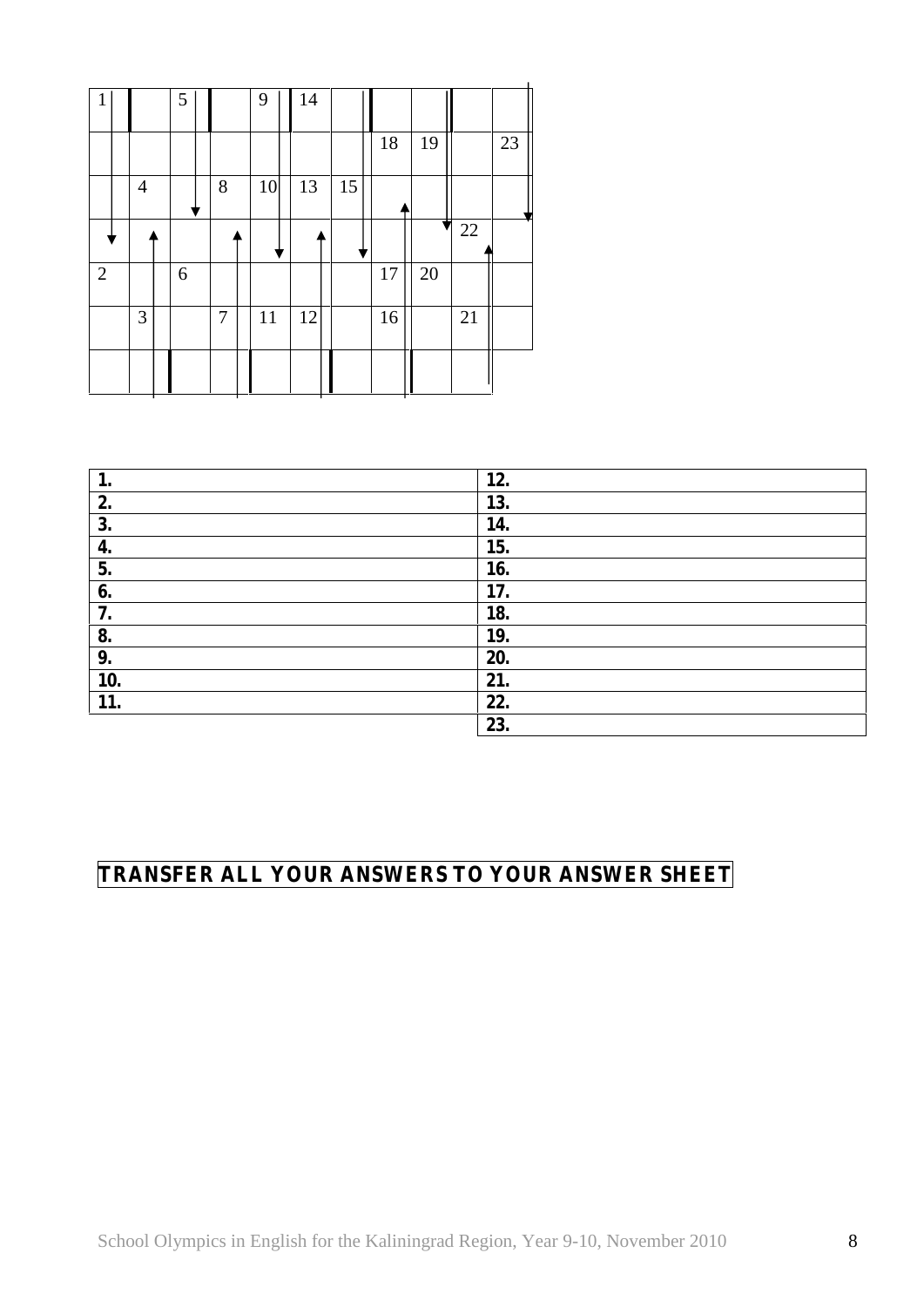**5 баллов**

### **SOCIO-CULTURAL COMPETENCE**

*For Questions 1-5, match the following English and Russian proverbs and sayings:*

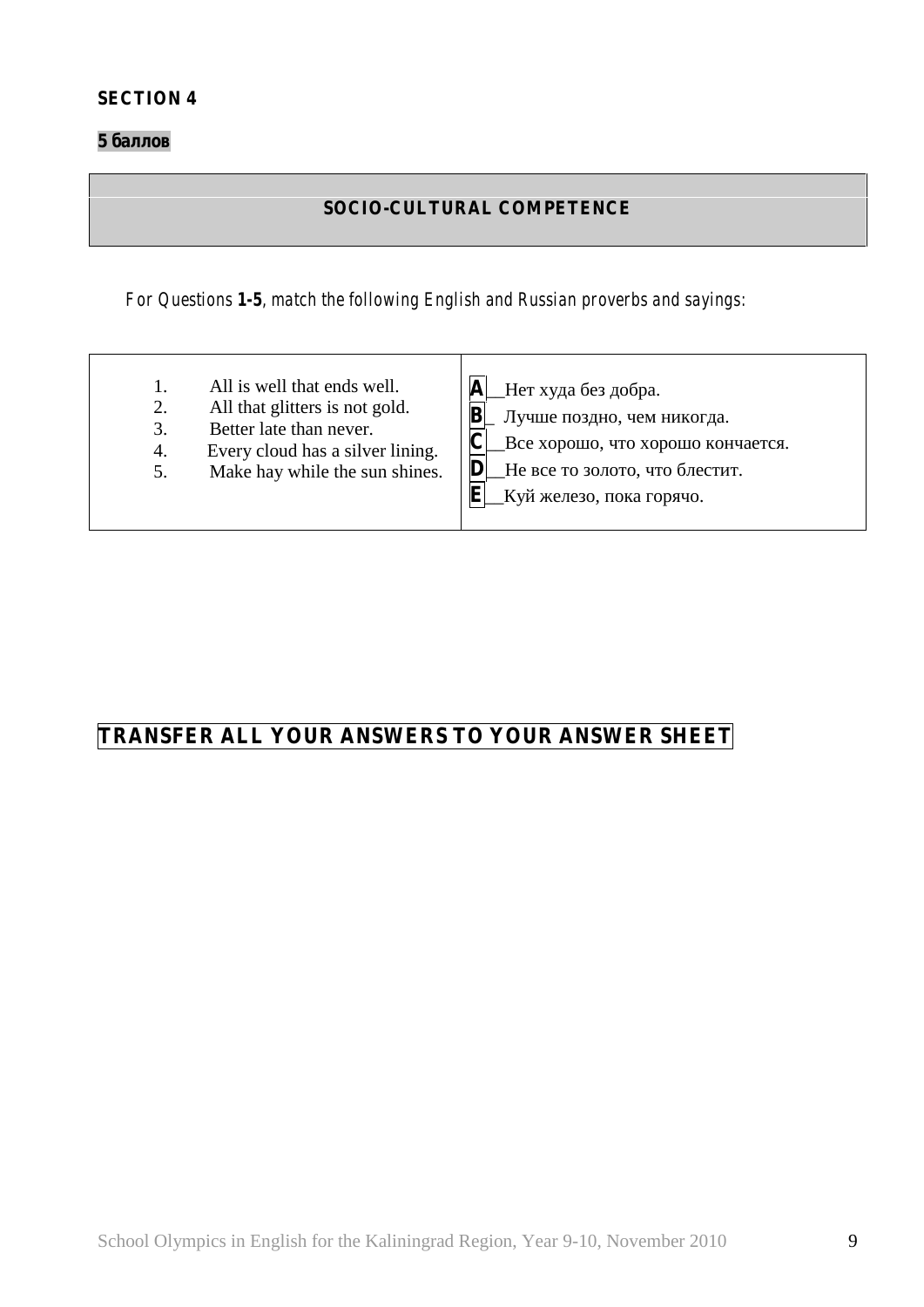| <b>SECTION 5</b> |  |
|------------------|--|
|------------------|--|

6

**WRITING** 

Participant's ID number

#### **Personal letter**

You have 20 minutes to do this task. You have received a letter from your English pen-friend Jane who writes:

Dear  $N_{\cdots}$ 

I think tourism has changed the world in many ways. Tell me about the kind of foreign visitors or tourists who go to your country. What would you suggest a visitor should see and do in your country? Are there any traditional arts you would recommend? Write back soon. **Best wishes.** Jane

Write a letter to Jane. Answer her questions. Ask 3 questions about her friends. Write 100-140 words.

Remember the rules of letter-writing.

### YOU CAN USE THE OPPOSITE SIDE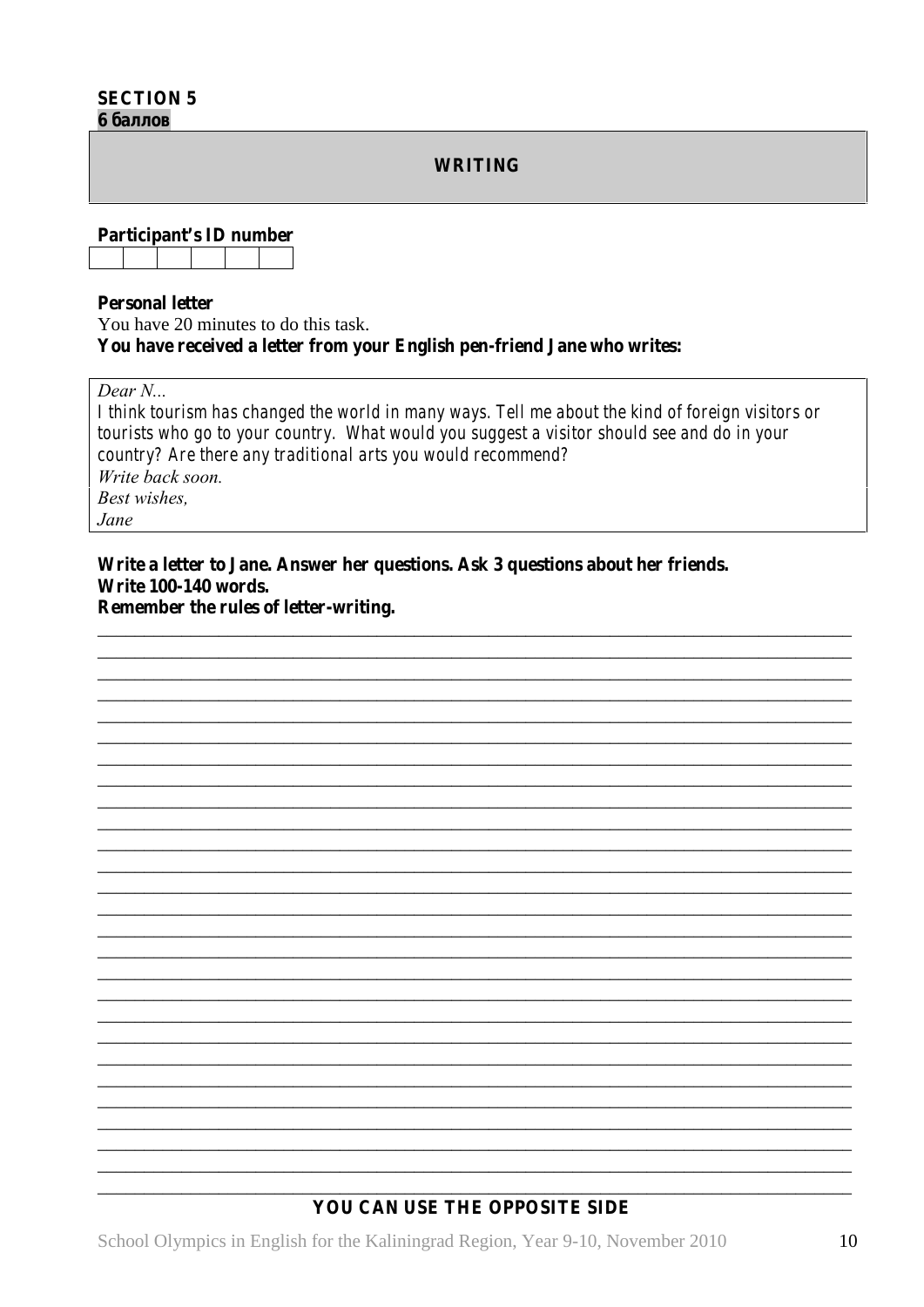### **ANSWER SHEET**

| Participant's ID number |  |  |  |  |  |
|-------------------------|--|--|--|--|--|
|                         |  |  |  |  |  |

### **SECTION 1**

### LISTENING

### **Task 1**

| $\rightarrow$ |  |
|---------------|--|

### **Task 2**



# **Task 3**

| o |  |
|---|--|
|   |  |

# **Task 4**

| 8  |  |
|----|--|
| 9  |  |
| 10 |  |

### **SECTION 2**

### READING

### **Task 1**

| 1                       |  |
|-------------------------|--|
| $\overline{2}$          |  |
| 3                       |  |
| 4                       |  |
| $\overline{\mathbf{5}}$ |  |
| 6                       |  |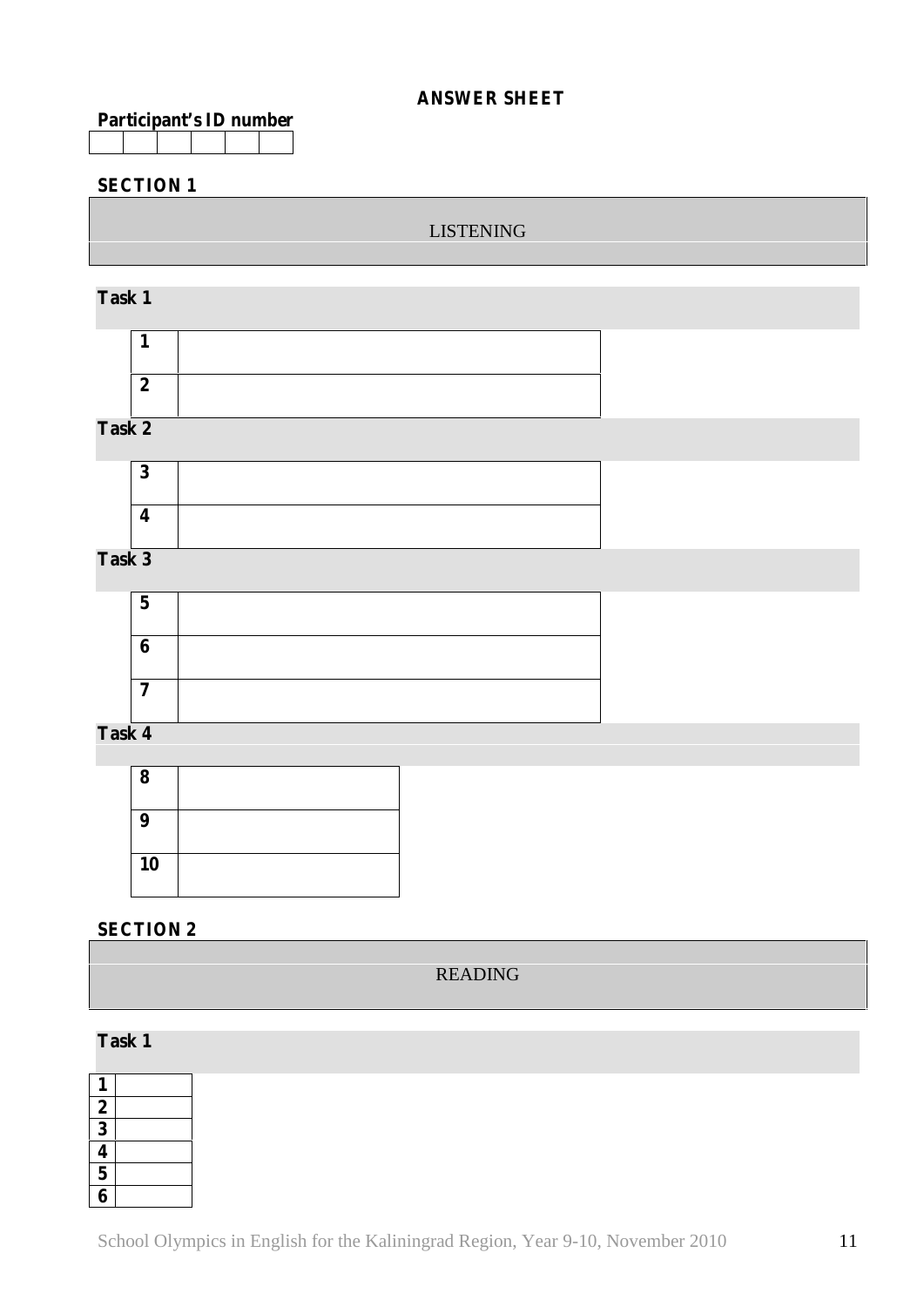### **Task 2**

| 8  |  |
|----|--|
| 9  |  |
| 10 |  |

# **SECTION 3**

### **USE OF ENGLISH**

| Task 1                  |  |  |  |
|-------------------------|--|--|--|
|                         |  |  |  |
| $\boldsymbol{2}$        |  |  |  |
| $\overline{\mathbf{3}}$ |  |  |  |
|                         |  |  |  |
| $\overline{\mathbf{5}}$ |  |  |  |
|                         |  |  |  |

# **Task 2**

| 7  |  |
|----|--|
| 8  |  |
| 9  |  |
| 10 |  |
| 11 |  |
| 12 |  |
| 13 |  |
| 14 |  |
| 15 |  |

### **Task 3**

| 1.  | 12. |
|-----|-----|
| 2.  | 13. |
| 3.  | 14. |
| 4.  | 15. |
| 5.  | 16. |
| 6.  | 17. |
| 7.  | 18. |
| 8.  | 19. |
| 9.  | 20. |
| 10. | 21. |
| 11. | 22. |
|     | 23. |